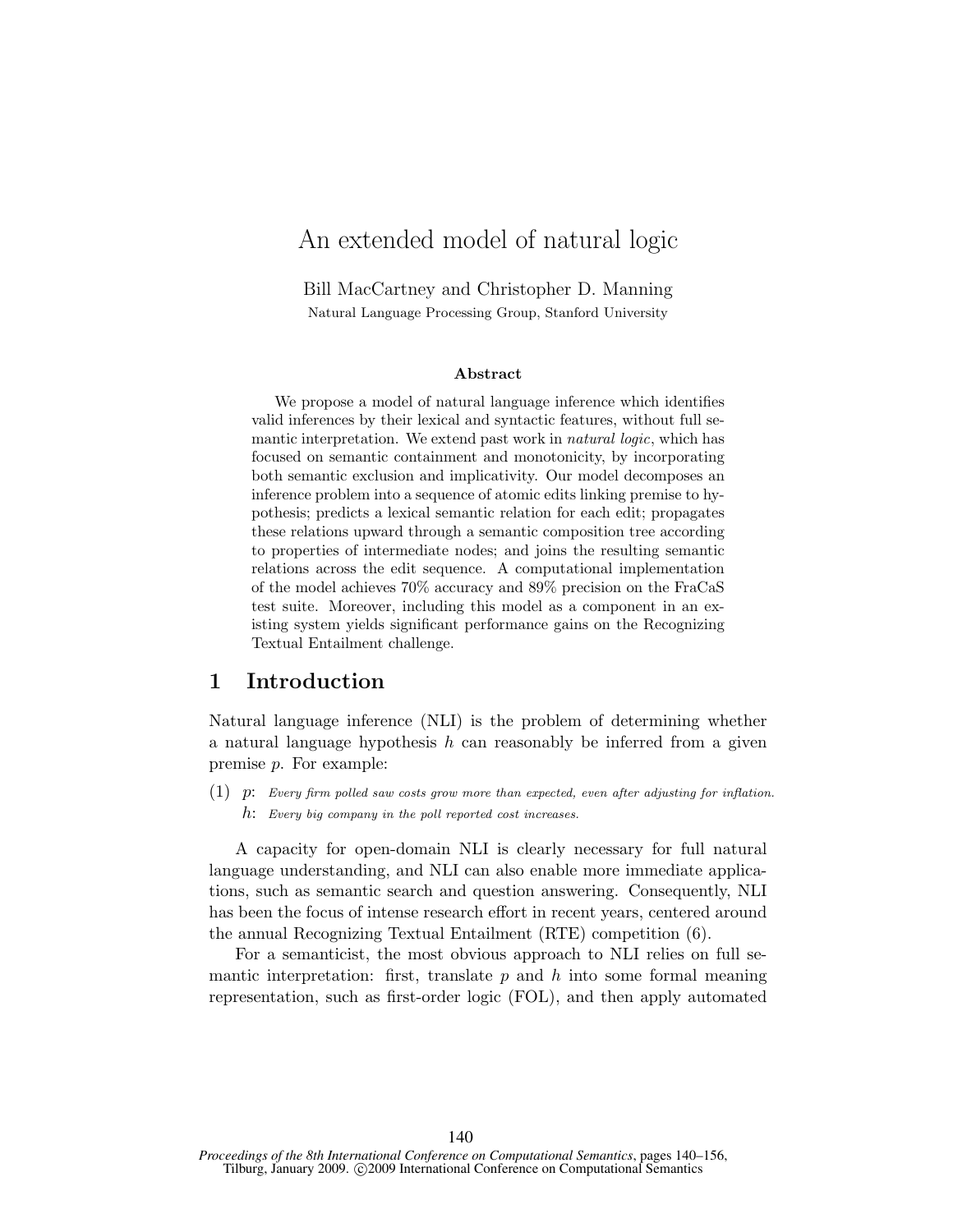reasoning tools to determine inferential validity. While the formal approach can succeed in restricted domains, it struggles with open-domain NLI tasks such as RTE. For example, the FOL-based system of (1) was able to find a proof for less than 4% of the problems in the RTE1 test set. The difficulty is plain: truly natural language is fiendishly complex. The formal approach faces countless thorny problems: idioms, ellipsis, paraphrase, ambiguity, vagueness, lexical semantics, the impact of pragmatics, and so on. Consider for a moment the difficulty of fully and accurately translating (1) to a formal meaning representation.

Yet (1) also demonstrates that full semantic interpretation is often not necessary to determining inferential validity. To date, the most successful NLI systems have relied on surface representations and approximate measures of lexical and syntactic similarity to ascertain whether  $p$  subsumes  $h$ (9, 13, 10). However, these approaches face a different problem: they lack the precision needed to properly handle such commonplace phenomena as negation, antonymy, downward-monotone quantifiers, non-factive contexts, and the like. For example, if every were replaced by some or most throughout (1), the lexical and syntactic similarity of h to p would be unaffected, yet the inference would be rendered invalid.

In this paper, we explore a middle way, by developing a model of what (11) called natural logic, which characterizes valid patterns of inference in terms of syntactic forms which are as close as possible to surface forms. For example, the natural logic approach might sanction (1) by observing that: in ordinary upward monotone contexts, deleting modifiers preserves truth; in downward monotone contexts, inserting modifiers preserves truth; and every is downward monotone in its restrictor NP. Natural logic thus achieves the semantic precision needed to handle inferences like (1), while sidestepping the difficulties of full semantic interpretation.

The natural logic approach has a very long history,<sup>1</sup> originating in the syllogisms of Aristotle and continuing through the medieval scholastics and the work of Leibniz. It was revived in recent times by  $(19, 20)$  and  $(17)$ , whose *monotonicity calculus* explains inferences involving semantic containment and inversions of monotonicity, even when nested, as in Nobody can enter without a valid passport  $\models$  Nobody can enter without a passport. However, because the monotonicity calculus lacks any representation of semantic exclusion, it fails to license many simple inferences, such as *Stimpy is a cat*  $\models$  Stimpy is not a poodle.

<sup>&</sup>lt;sup>1</sup>For a useful overview of the history of natural logic, see  $(21)$ . For recent work on theoretical aspects of natural logic, see (7, 18, 23).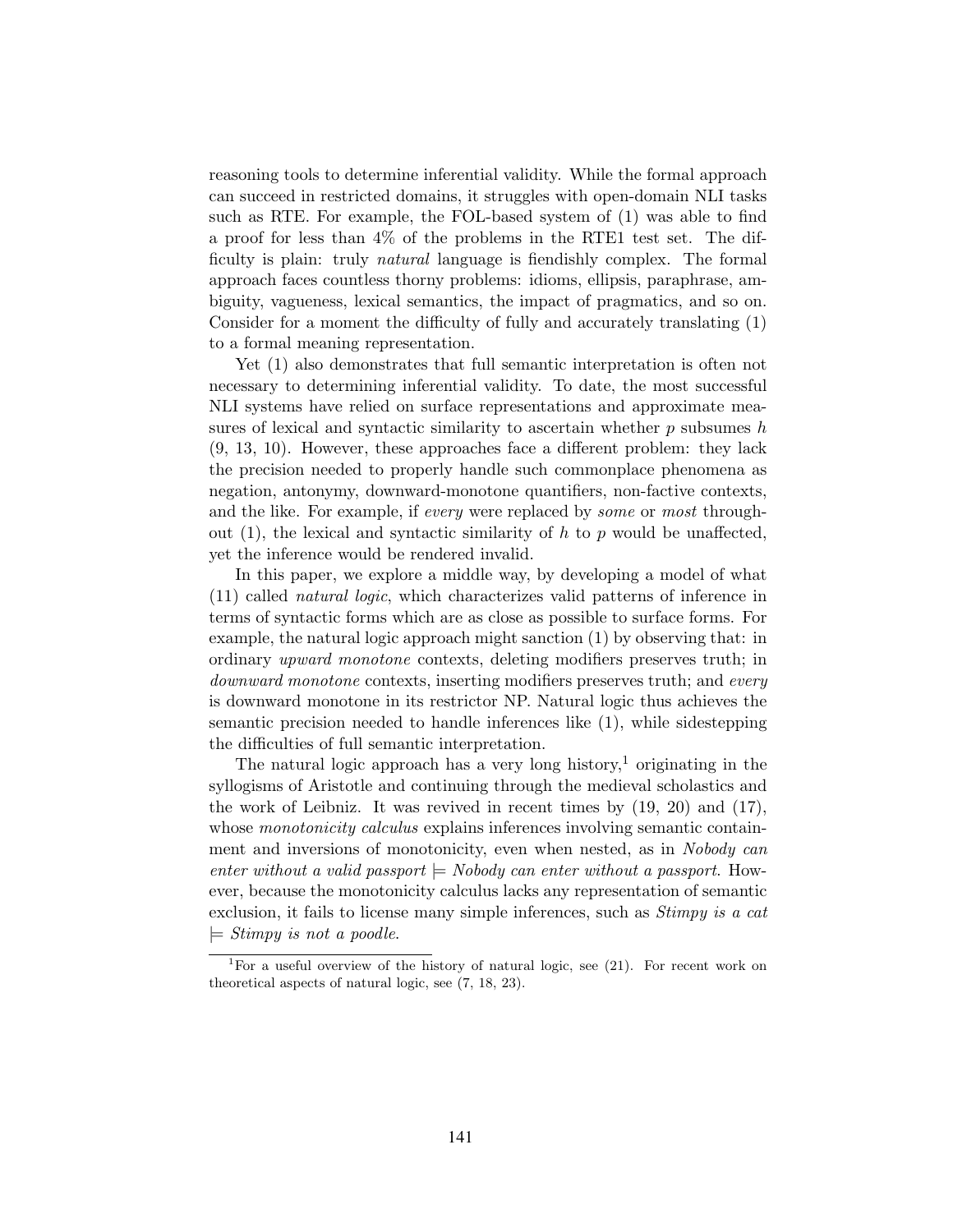Another model which arguably belongs to the natural logic tradition (though not presented as such) was developed by (15) to explain inferences involving implicatives and factives, even when negated or nested, as in Ed did not forget to force Dave to leave  $=$  Dave left. While the model bears some resemblance to the monotonicity calculus, it does not incorporate semantic containment or explain interactions between implicatives and monotonicity, and thus fails to license inferences such as *John refused to dance*  $\vert = John$ didn't tango.

In this paper, we propose a new model of natural logic which extends the monotonicity calculus to incorporate semantic exclusion, and partly unifies it with Nairn et al.'s account of implicatives. We first define an inventory of basic semantic relations which includes representations of both containment and exclusion (section 2). We then describe a general method for establishing the semantic relation between a premise  $p$  and a hypothesis  $h$ . Given a sequence of *atomic edits* which transforms  $p$  into  $h$ , we determine the *lexical* semantic relation generated by each edit (section 4); project each lexical semantic relation into an *atomic semantic relation*, according to properties of the context in which the edit occurs (section 5); and join atomic semantic relations across the edit sequence (section 3). We have previously presented an implemented system based on this model (14); here we offer a detailed account of its theoretical foundations.

### 2 An inventory of semantic relations

The simplest formulation of the NLI task is as a binary decision problem: the relation between  $p$  and  $h$  is to be classified as either *entailment*  $(p \models h)$  or non-entailment  $(p \not\models h)$ . The three-way formulation refines this by dividing non-entailment into *contradiction*  $(p \models \neg h)$  and *compatibility*  $(p \not\models h \land p \not\models \neg h)$ .<sup>2</sup> The monotonicity calculus carves things up differently: it interprets entailment as a *semantic containment* relation  $\subseteq$  analogous to the set containment relation ⊆, and thus permits us to distinguish forward entailment ( $p \subseteq h$ ) from reverse entailment ( $p \supseteq h$ ). Moreover, it defines  $\sqsubseteq$ for expressions of every semantic type, including not only complete sentences but also individual words and phrases. Unlike the three-way formulation, however, it lacks any way to represent contradiction (semantic exclusion). For our model, we want the best of both worlds: a comprehensive inventory of semantic relations that includes representations of both semantic

<sup>&</sup>lt;sup>2</sup>The first three RTE competitions used the binary formulation, while the three-way formulation was adopted for RTE4. The three-way formulation was also employed in the FraCaS test suite (5) and has been investigated in depth by (4).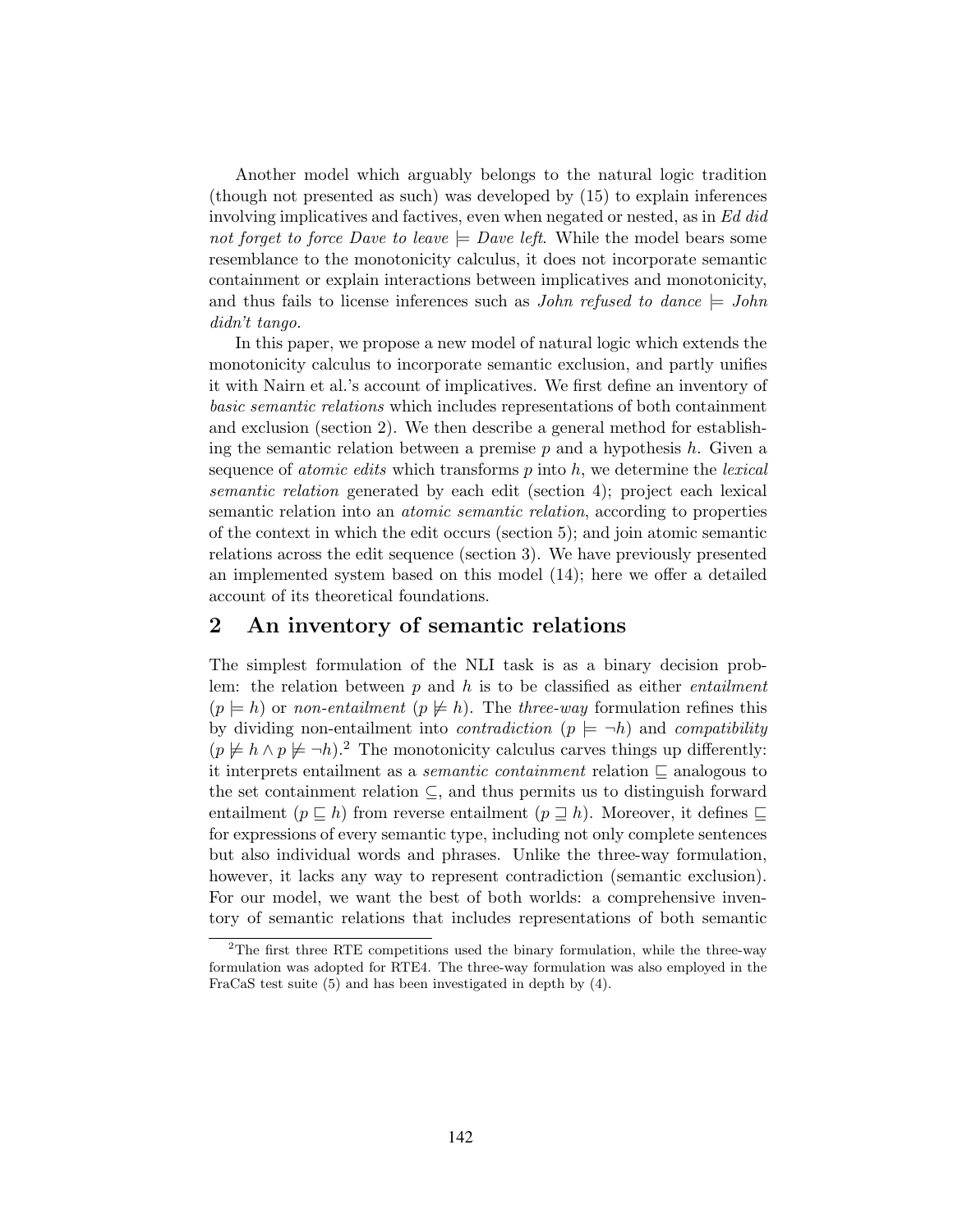containment and semantic exclusion.

Following Sánchez Valencia, we proceed by analogy with set relations. In a universe U, the set of ordered pairs  $\langle x, y \rangle$  of subsets of U can be partitioned into 16 equivalence classes, according to whether each of the four sets  $x \cap y$ ,  $x \cap \overline{y}$ ,  $\overline{x} \cap y$ , and  $\overline{x} \cap \overline{y}$  is empty or non-empty.<sup>3</sup> Of these 16 classes, nine represent degenerate cases in which either x or  $y$  is either empty or universal. Since expressions having empty denotations (e.g., round square cupola) or universal denotations (e.g., exists) fail to divide the world into meaningful categories, they can be regarded as semantically vacuous. Contradictions and tautologies may be common in logic textbooks, but they are rare in everyday speech. Thus, in a practical model of informal natural language inference, we will rarely go wrong by assuming the *non-vacuity* of the expressions we encounter.<sup>4</sup> We therefore focus on the remaining seven classes, which we designate as the set  $\mathfrak{B}$  of *basic semantic relations*.

| $symbol{^{5}}$  | name               | example                                    | set theoretic definition <sup>6</sup>         |
|-----------------|--------------------|--------------------------------------------|-----------------------------------------------|
| $x \equiv y$    | equivalence        | $couch \equiv sofa$                        | $x = y$                                       |
| $x \sqsubset y$ | forward entailment | $_{\mathit{crow}} \sqsubset \mathit{bird}$ | $x \subset y$                                 |
| $x \square y$   | reverse entailment | $European \rvert$ French                   | $x \supset y$                                 |
| $x \wedge y$    | negation           | $\wedge$ nonhuman<br>human                 | $x \cap y = \emptyset \wedge x \cup y = U$    |
| $x \mid y$      | alternation        | $cat \mid dog$                             | $x \cap y = \emptyset \wedge x \cup y \neq U$ |
| $x \vee y$      | cover              | $animal \sim nohuman$                      | $x \cap y \neq \emptyset \wedge x \cup y = U$ |
| $x \# y$        | independence       | $hungry \# hippo$                          | (all other cases)                             |

First, the semantic containment relations ( $\sqsubseteq$  and  $\sqsupseteq$ ) of the monotonicity calculus are preserved, but are factored into three mutually exclusive rela-

<sup>4</sup>Our model can easily be revised to accommodate vacuous expressions and relations between them, but then becomes somewhat unwieldy. The assumption of non-vacuity is closely related to the assumption of existential import in traditional logic. For a defense of existential import in natural language semantics, see (2).

<sup>5</sup>Selecting an appropriate symbol to represent each relation is a vexed problem. We sought symbols which (a) are easily approximated by a single ASCII character, (b) are graphically symmetric iff the relations they represent are symmetric, and (c) do not excessively abuse accepted conventions. The <sup>∧</sup> symbol was chosen to evoke the logically similar bitwise XOR operator of the C programming language family; regrettably, it may also evoke the Boolean AND function. The | symbol was chosen to evoke the Sheffer stroke commonly used to represent the logically similar Boolean NAND function; regrettably, it may also evoke the Boolean OR function. The  $\sqsubset$  and  $\sqsupset$  symbols were obviously chosen to resemble their set-theoretic analogs, but a potential confusion arises because some logicians use the horseshoe  $\supset$  (with the *opposite* orientation) to represent material implication.

<sup>6</sup>Each relation in B obeys the additional constraints that  $\emptyset \subset x \subset U$  and  $\emptyset \subset y \subset U$ (i.e.,  $x$  and  $y$  are non-vacuous).

<sup>&</sup>lt;sup>3</sup>We use  $\bar{x}$  to denote the complement of set x in universe U; thus  $x \cap \bar{x} = \emptyset$  and  $x \cup \overline{x} = U.$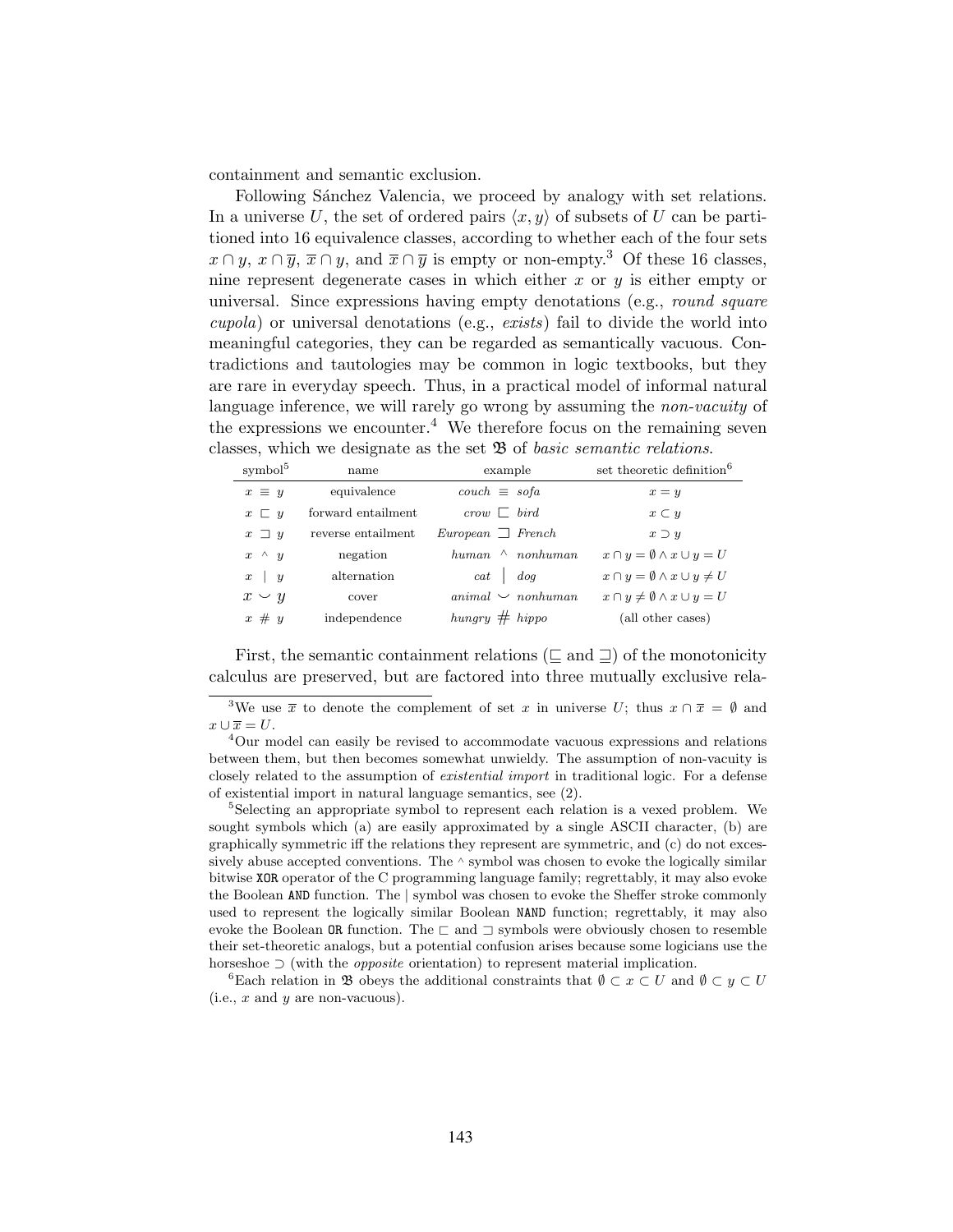tions: equivalence ( $\equiv$ ), (strict) forward entailment ( $\sqsubset$ ), and (strict) reverse entailment (⊐). Next, we have two relations expressing semantic exclusion: negation  $(\wedge)$ , or exhaustive exclusion, which is analogous to set complement; and alternation (|), or non-exhaustive exclusion. The next relation is cover  $(\sim)$ , or non-exclusive exhaustion. Though its utility is not immediately obvious, it is the *dual under negation* of the alternation relation.<sup>7</sup> Finally, the independence relation  $(\#)$  covers all other cases: it expresses non-equivalence, non-containment, non-exclusion, and non-exhaustion. Note that  $\#$  is the least informative relation, in that it places the fewest constraints on its arguments.<sup>8</sup>

Following Sánchez Valencia, we define the relations in  $\mathfrak{B}$  for all semantic types. For semantic types which can be interpreted as characteristic functions of sets,<sup>9</sup> the set-theoretic definitions can be applied directly. The definitions can then be extended to other types by interpreting each type as if it were a type of set. For example, propositions can be understood (per Montague) as denoting sets of possible worlds. Thus two propositions stand in the | relation iff there is no world where both hold (but there is some world where neither holds). Likewise, names can be interpreted as denoting singleton sets, with the result that two names stand in the  $\equiv$  relation iff they refer to the same entity, or the | relation otherwise.

By design, the relations in  $\mathfrak{B}$  are mutually exclusive, so that we can define a function  $\beta(x, y)$  which maps every ordered pair of expressions<sup>10</sup> to the unique relation in  $\mathfrak B$  to which it belongs.

### 3 Joining semantic relations

If we know that semantic relation R holds between x and y, and that semantic relation S holds between  $y$  and  $z$ , then what is the semantic relation between  $x$  and  $z$ ? The *join* of semantic relations  $R$  and  $S$ , which we denote

<sup>&</sup>lt;sup>7</sup>We describe relations R and S as duals under negation iff  $\forall x, y : \langle x, y \rangle \in R \Leftrightarrow \langle \overline{x}, \overline{y} \rangle \in$ S. Thus  $\Box$  and  $\Box$  are dual; | and  $\lor$  are dual; and  $\equiv$ ,  $\land$ , and  $\#$  are self-dual. The significance of this duality will become apparent in section 5.

 ${}^{8}$ Two sets selected uniformly at random from  $2^{U}$  are overwhelmingly likely to belong to  $\#$  (for large  $|U|$ ).

 $9^9$ That is, all functional types whose final output is a truth value. If we assume a type system whose basic types are  $e$  (entities) and  $t$  (truth values), then this includes most of the functional types encountered in semantic analysis:  $e \rightarrow t$  (common nouns, adjectives, and intransitive verbs),  $e \rightarrow e \rightarrow t$  (transitive verbs),  $(e \rightarrow t) \rightarrow (e \rightarrow t)$  (adverbs),  $(e \rightarrow t) \rightarrow (e \rightarrow t) \rightarrow t$ (binary generalized quantifiers), and so on.

 $10$ Assuming the expressions are non-vacuous, and belong to the same semantic type.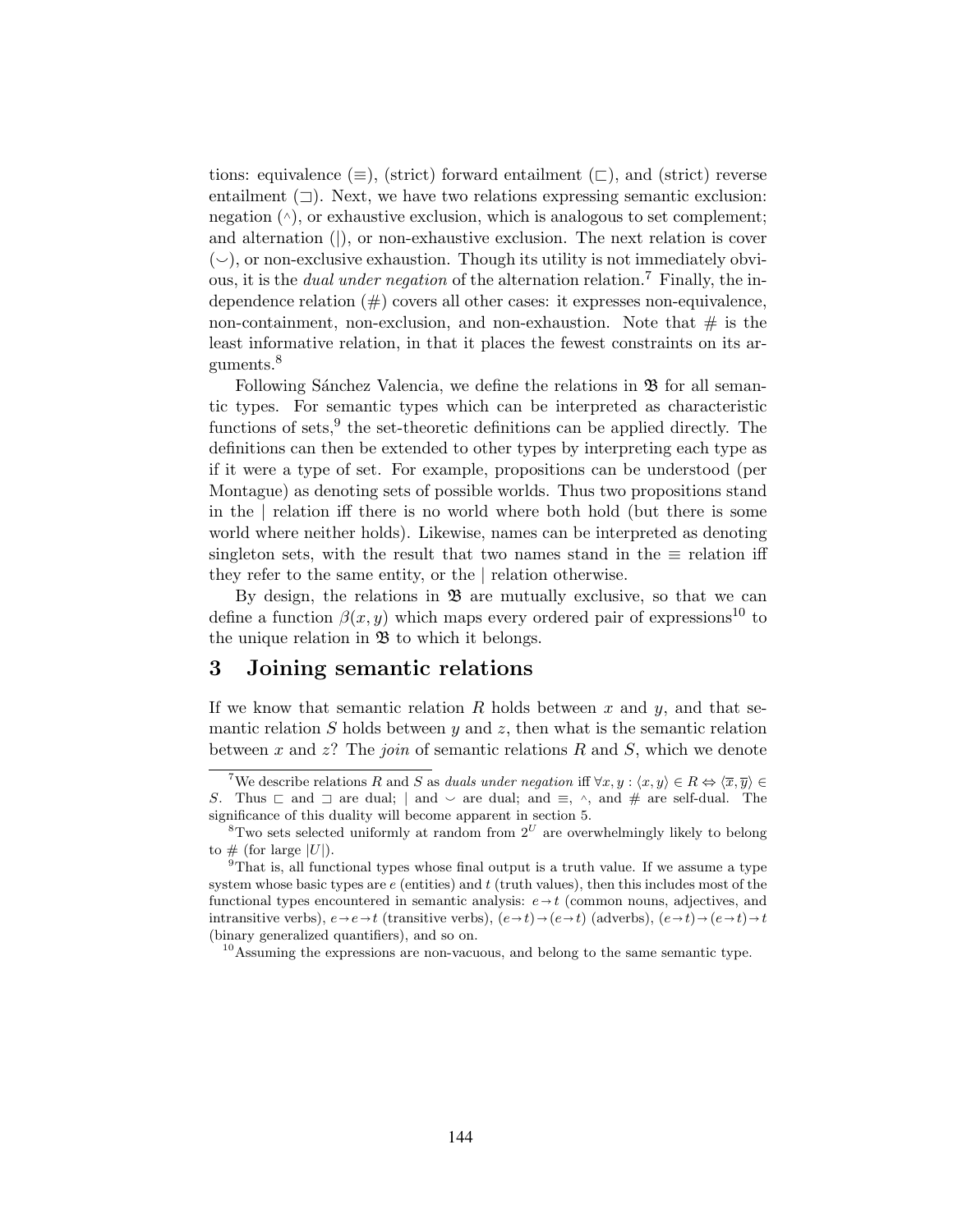$R \bowtie S$ <sup>11</sup> is defined by:

$$
R \bowtie S \stackrel{\text{def}}{=} \{ \langle x, z \rangle : \exists y \ (\langle x, y \rangle \in R \land \langle y, z \rangle \in S) \}
$$

Some joins are quite intuitive. For example, it is immediately clear that  $\Box$   $\triangleright \Box$   $\Box$   $\Box$   $\Box$   $\Box$   $\Box$ ,  $\land$   $\triangleright \neg$   $\bot$   $\equiv$ , and for any  $R$ ,  $(R \Join \equiv)$   $\equiv$   $(\equiv \Join$  $R$ ) = R. Other joins are less obvious, but still accessible to intuition. For example,  $\vert \mathbb{A} \rangle \sim \vert \mathbb{C} \rangle$ . This can be seen with the aid of Venn diagrams, or by considering simple examples:  $fish \mid human$  and human  $\land nonhuman$ , thus  $fish \sqsubset nonhuman.$ 

But we soon stumble upon an inconvenient truth: not every join yields a relation in B. For example, if  $x \mid y$  and  $y \mid z$ , the relation between x and  $z$  is not determined. They could be equivalent, or one might contain the other. They might be independent or alternative. All we can say for sure is that they are not exhaustive (since both are disjoint from  $y$ ). Thus, the result of joining | and | is not a relation in  $\mathfrak{B}$ , but a *union* of such relations, specifically  $\bigcup{\{\equiv,\sqsubset,\sqsupset, \mid,\# \}}$ .<sup>12</sup>

We will refer to (non-trivial) unions of relations in  $\mathfrak{B}$  as union relations.<sup>13</sup> Of the 49 possible joins of relations in  $\mathfrak{B}$ , 32 yield a relation in  $\mathfrak{B}$ , while 17 yield a union relation, with larger unions conveying less information. Union relations can be further joined, and we can establish that the smallest set of relations which contains  $\mathfrak{B}$  and is closed under joining contains just 16 relations.<sup>14</sup> One of these is the total relation, which contains all pairs of (non-vacuous) expressions. This relation, which we denote •, is the black hole of semantic relations, in the sense that (a) it conveys zero information about pairs of expressions which belong to it, and (b) joining a chain of semantic relations will, if it contains any noise and is of sufficient length,

 $11$ In Tarskian relation algebra, this operation is known as *relation composition*, and is often represented by a semi-colon:  $R$ ;  $S$ . To avoid confusion with semantic composition (section 5), we prefer to use the term *join* for this operation, by analogy to the database JOIN operation (also commonly represented by  $\bowtie$ ).

<sup>&</sup>lt;sup>12</sup>We use this notation as shorthand for the union  $\equiv \cup \sqsubset \cup \sqsupset \cup \neq \bot$ . To be precise, the result of this join is not identical with this union, but is a subset of it, since the union contains some pairs of sets (e.g.  $\langle U \setminus a, U \setminus a \rangle$ , for any  $|a| = 1$ ) which cannot participate in the | relation. However, the approximation makes little practical difference.

<sup>&</sup>lt;sup>13</sup>Some union relations hold intrinsic interest. For example, in the three-way formulation of the NLI task described in section 2, the three classes can be identified as  $\bigcup{\{\equiv,\sqsubset\}}$ ,  $\{ \big|\}$ , and  $\{\big|\}$ ,  $\cup,\neq\}$ .  $\{\hat{\ }$ ,  $\},$  and  $\bigcup \{\exists, \check{\ }$ , # $\}.$ 

<sup>&</sup>lt;sup>14</sup>That is, the relations in  $\mathfrak B$  plus 9 union relations. Note that this closure fails to include most of the 120 possible union relations. Perhaps surprisingly, the unions  $\bigcup \{\equiv, \sqsubset \}$  and  $\bigcup \{\wedge, \varphi\}$  mentioned in footnote 13 do not appear.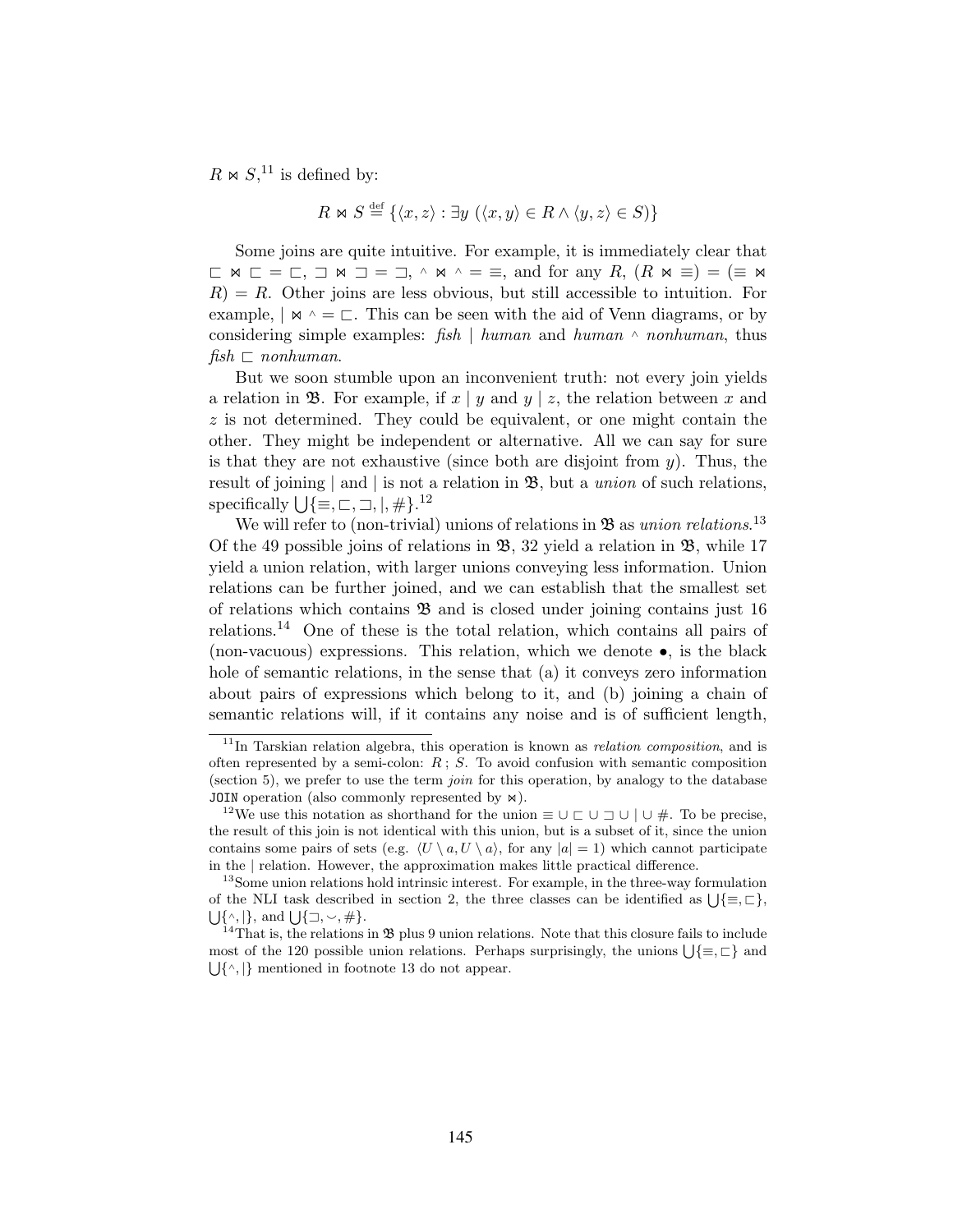lead inescapably to  $\bullet$ .<sup>15</sup> This tendency of joining to devolve toward lessinformative semantic relations places an important limitation on the power of the inference method described in section 7.

| M        | $\equiv$ |                                 |                             | $\wedge$ |                             | $\smile$                        | $^{\#}$     |
|----------|----------|---------------------------------|-----------------------------|----------|-----------------------------|---------------------------------|-------------|
| ≡        | 亖        |                                 |                             | $\land$  |                             | $\smile$                        | $^{\#}$     |
|          | ┍        |                                 | $\equiv$ $\Box$  #          |          |                             | $\Box \setminus \rightarrow \#$ | $\square$ # |
| $\Box$   | ⊐        | $\equiv$ $\Box$ $\sim$ $\neq$   | ⊐                           | $\smile$ | $\Box \wedge \vert \neg \#$ | $\smile$                        | コー#         |
| $\wedge$ | $\wedge$ | $\smile$                        |                             | $\equiv$ |                             |                                 | #           |
|          |          | $\Box \setminus \rightarrow \#$ |                             | E.       | $\equiv$ $\Box$  #          |                                 | $\square$ # |
| $\smile$ | $\smile$ | $\smile$                        | $\Box \wedge \vert \neg \#$ | ┑        | $\Box$                      | $\equiv$ C $\sqsupset$ $\sim$ # | コー#         |
| #        | #        | $\Box \rightarrow \#$           | $\Box$ #                    | #        | $\Box$ #                    | $\bar{z}$ $\sim$ $\#$           | $\bullet$   |

A complete join table for relations in  $\mathfrak B$  is shown below:<sup>16</sup>

In an implemented model, the complexity introduced by union relations is easily tamed. Every union relation which results from joining relations in **B** contains  $\#$ , and thus can safely be approximated by  $\#$ . After all,  $\#$ is already the least informative relation in  $\mathfrak{B}$ —loosely speaking, it indicates ignorance of the relationship between two expressions—and further joining will never serve to strengthen it. Our implemented model therefore has no need to represent union relations.

#### 4 Lexical semantic relations

Suppose x is a compound linguistic expression, and let  $e(x)$  be the result of applying an atomic edit e (the deletion, insertion, or substitution of a subexpression) to x. The semantic relation  $\beta(x, e(x))$  will depend on (1) the *lexical semantic relation* generated by e, which we label  $\beta(e)$ , and (2) other properties of the context  $x$  in which  $e$  is applied (to be discussed in section 5). For example, suppose x is red car. If e is  $\text{SUB}(car, convertible)$ , then  $\beta(e)$ is  $\Box$  (because *convertible* is a hyponym of *car*). On the other hand, if *e* is  $DEL(red)$ , then  $\beta(e)$  is  $\Box$  (because red is an intersective modifier). Crucially,  $\beta(e)$  depends solely on the lexical items involved in e, independent of context.

How are lexical semantic relations determined? Ultimately, this is the province of lexical semantics, which lies outside the scope of this work. However, the answers are fairly intuitive in most cases, and we can make a number of useful observations.

<sup>&</sup>lt;sup>15</sup>In fact, computer experiments show that if relations are selected uniformly at random from  $\mathfrak{B}$ , it requires on average just five joins to reach  $\bullet$ .

<sup>&</sup>lt;sup>16</sup>For compactness, we omit the union notation here; thus  $\Box \#$  stands for  $\bigcup \{\Box, \Box, \# \}.$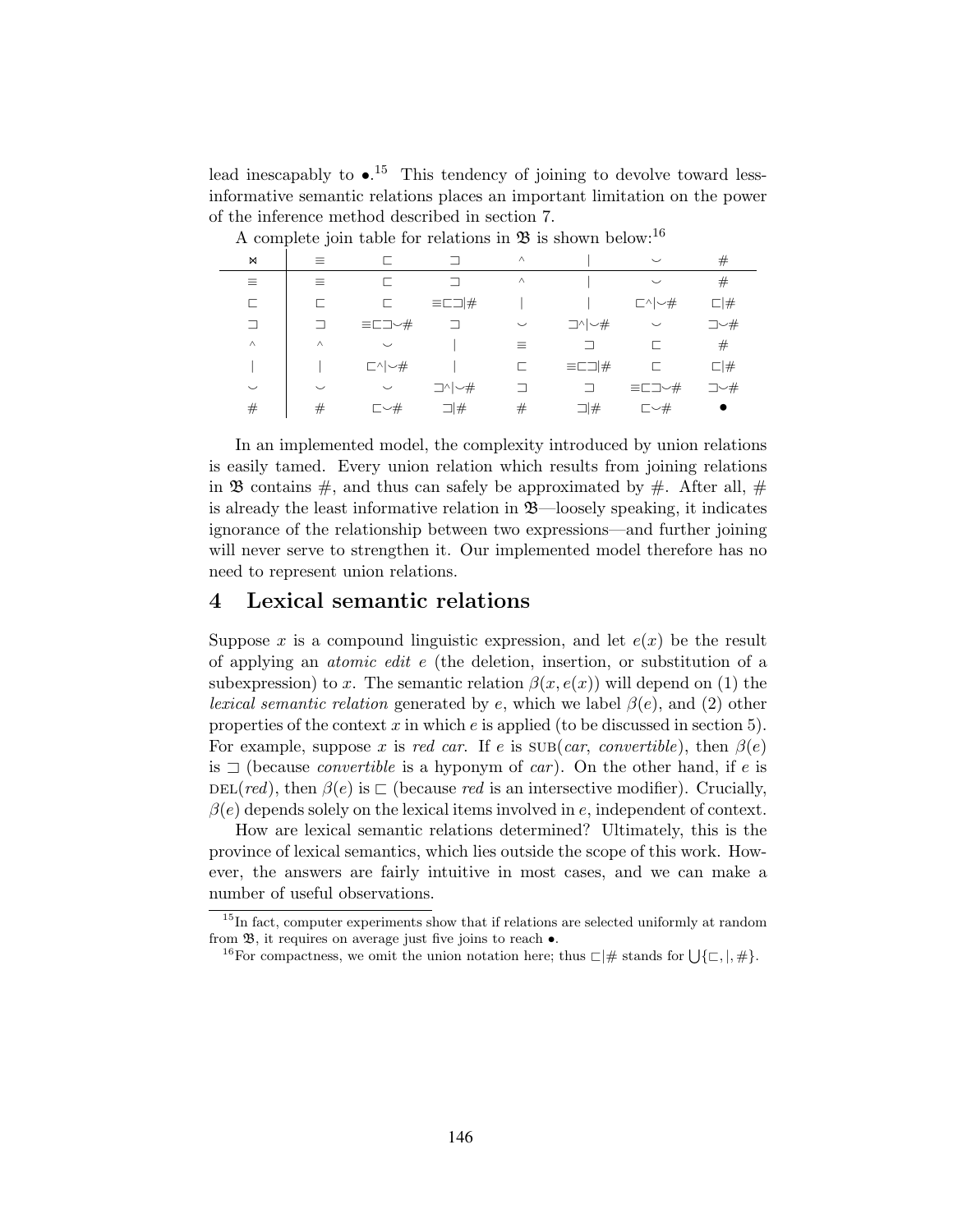Substitutions. The semantic relation generated by a substitution edit is simply the relation between the substituted terms:  $\beta(\text{SUB}(x, y)) = \beta(x, y)$ . For open-class terms such as nouns, adjectives, and verbs, we can often determine the appropriate relation by consulting a lexical resource such as WordNet. Synonyms belong to the  $\equiv$  relation (sofa  $\equiv$  couch, forbid  $\equiv$  prohibit); hyponym-hypernym pairs belong to the  $\Box$  relation (crow  $\Box$  bird, frigid  $\Box$  cold, soar  $\Box$  rise); and antonyms and coordinate terms generally belong to the | relation (*hot* | cold, cat | dog).<sup>17</sup> Proper nouns, which denote individual entities or events, will stand in the  $\equiv$  relation if they denote the same entity (USA  $\equiv$  United States), or the | relation otherwise (JFK | FDR). Pairs which cannot reliably be assigned to another semantic relation will be assigned to the # relation (hungry # hippo). Of course, there are many difficult cases, where the most appropriate relation will depend on subjective judgments about word sense, topical context, and so on—consider, for example, the pair *system* and *approach*. And some judgments may depend on world knowledge not readily available to an automatic system. For example, plausibly *skiing* | *sleeping*, but *skiing*  $\#$  *talking*.

Closed-class terms may require special handling. Substitutions involving generalized quantifiers generate a rich variety of semantic relations:  $all \equiv$ every, every  $\sqsubset$  some, some  $\land$  no, no | every, at least four  $\smile$  at most six, and *most*  $# ten or more.<sup>18</sup> Two pronouns, or a pronoun and a noun, should$ ideally be assigned to the  $\equiv$  relation if it can determined from context that they refer to the same entity, though this may be difficult for an automatic system to establish reliably. Prepositions are somewhat problematic. Some pairs of prepositions can be interpreted as antonyms, and thus assigned to the | relation (above | below), but many prepositions are used so flexibly in natural language that they are best assigned to the  $\equiv$  relation (on [a plane]  $\equiv$  in [a plane]  $\equiv$  by [plane]).

Generic deletions and insertions. For deletion edits, the default behavior is to generate the  $\sqsubset$  relation (thus red car  $\sqsubset$  car). Insertion edits are symmetric: by default, they generate the  $\exists$  relation (sing  $\exists$  sing off-key). This heuristic can safely be applied whenever the affected phrase is an intersective modifier, and can usefully be applied to phrases much longer than a single word (car which has been parked outside since last week  $\sqsubset$  car). Indeed, this principle underlies most current approaches the RTE task, in

<sup>&</sup>lt;sup>17</sup>Note that most antonym pairs do *not* belong to the  $\land$  relation, since they typically do not exclude the middle.

 $18$ Some of these assertions assume the non-vacuity (section 2) of the predicates to which the quantifiers are applied.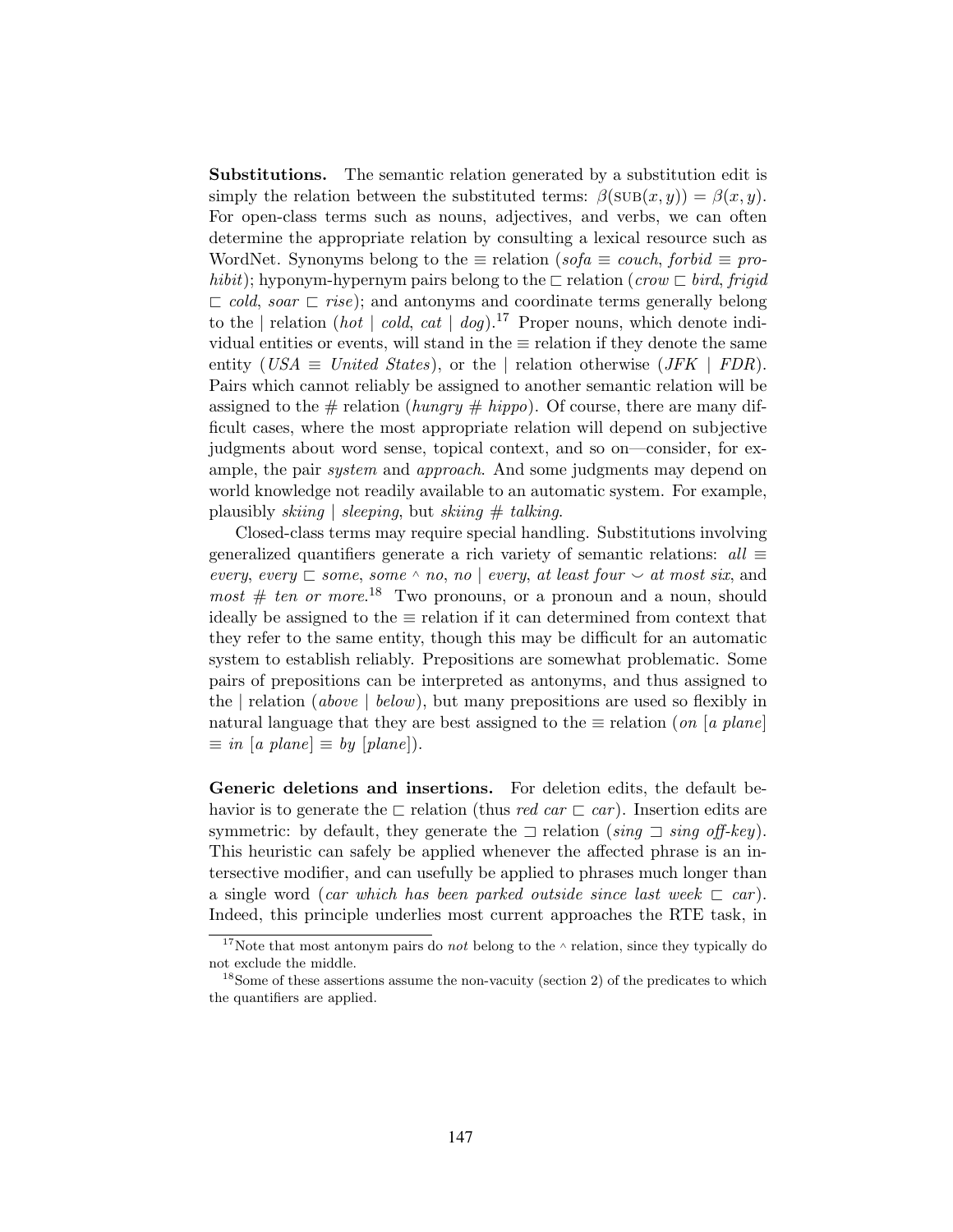which the premise  $p$  often contains much extraneous content not found in the hypothesis  $h$ . Most RTE systems try to determine whether  $p$  subsumes h: they penalize new content inserted into  $h$ , but do not penalize content deleted from p.

Special deletions and insertions. However, some lexical items exhibit special behavior upon deletion or insertion. The most obvious example is negation, which generates the  $\land$  relation (didn't sleep  $\land$  did sleep). Implicatives and factives (such as refuse to and admit that) constitute another important class of exceptions, but we postpone discussion of them to section 6. Then there are non-intersective adjectives such as *former* and *alleged*. These have various behavior: deleting former seems to generate the | relation (former student), while deleting alleged seems to generate the # relation (alleged spy  $\#$  spy). We lack a complete typology of such cases, but consider this an interesting problem for lexical semantics. Finally, for pragmatic reasons, we typically assume that auxiliary verbs and punctuation marks are semantically vacuous, and thus generate the  $\equiv$  relation upon deletion or insertion. When combined with the assumption that morphology matters little in inference,<sup>19</sup> this allows us to establish, e.g., that is sleeping  $\equiv$  sleeps and did sleep  $\equiv$  slept.

#### 5 Semantic relations and semantic composition

How are semantic relations affected by semantic composition? In other words, how do the semantic relations between compound expressions depend on the semantic relations between their parts? Say we have established the value of  $\beta(x, y)$ , and let f be an expression which can take x or y as an argument. What is the value of  $\beta(f(x), f(y))$ , and how does it depend on the properties of  $f$ ?

The monotonicity calculus of Sánchez Valencia provides a partial answer. It explains the impact of semantic composition on semantic relations  $\equiv, \sqsubset, \sqsupset$ , and  $\#$  by assigning semantic functions to one of three monotonicity classes: UP, DOWN, and NON. If f has monotonicity UP (the default), then the semantic relation between x and y is projected through f without change:  $\beta(f(x), f(y)) = \beta(x, y)$ . Thus some parrots talk  $\Box$  some birds talk. If f has monotonicity DOWN, then  $\Box$  and  $\Box$  are swapped. Thus no carp talk  $\exists$  no fish talk. Finally, if f has monotonicity NON, then  $\sqsubset$  and  $\sqsupset$  are projected as  $#$ . Thus most humans talk  $#$  most animals talk.

<sup>&</sup>lt;sup>19</sup>Indeed, the official definition of the RTE task explicitly specifies that tense be ignored.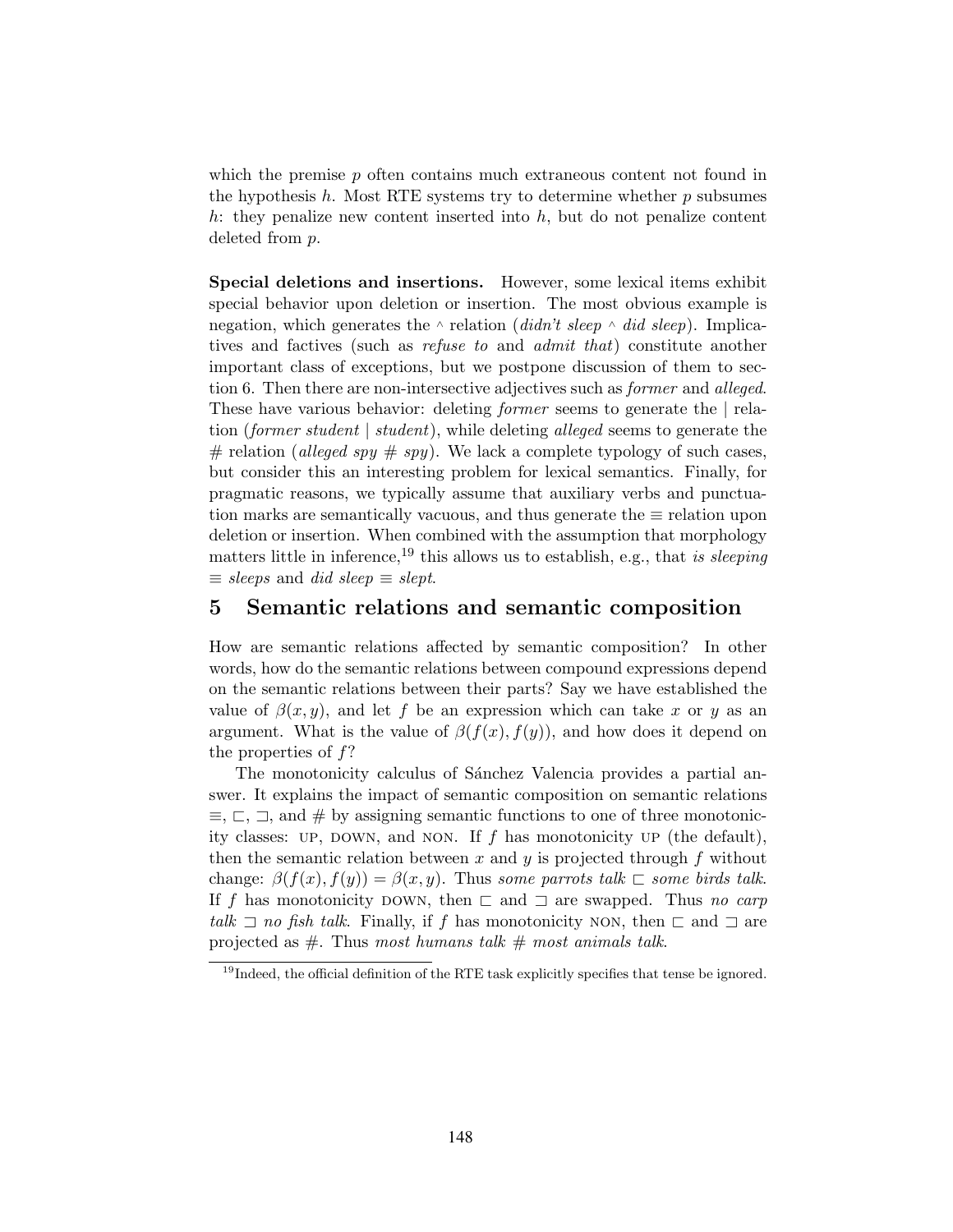The monotonicity calculus also provides an algorithm for computing the effect on semantic relations of multiple levels of semantic composition. Although Sánchez Valencia's presentation of this algorithm uses a complex scheme for annotating nodes in a categorial grammar parse, the central idea can be recast in simple terms: propagate a lexical semantic relation upward through a semantic composition tree, from leaf to root, while respecting the monotonicity properties of each node along the path. Consider the sentence Nobody can enter without pants. A plausible semantic composition tree for this sentence could be rendered as (nobody (can ((without pants) enter)). Now consider replacing pants with *clothes*. We begin with the lexical semantic relation: pants  $\Box$  clothes. The semantic function without has monotonicity DOWN, so *without pants*  $\exists$  *without clothes.* Continuing up the semantic composition tree, can has monotonicity UP, but nobody has monotonicity DOWN, so we get another reversal, and find that *nobody can* enter without pants  $\Box$  nobody can enter without clothes.

While the monotonicity calculus elegantly explains the impact of semantic composition on the containment relations (chiefly,  $\sqsubset$  and  $\sqsupset$ ), it lacks any account of the exclusion relations ( $\land$  and  $\vert$ , and, indirectly,  $\sim$ ). To remedy this lack, we propose to generalize the concept of monotonicity to a concept of projectivity. We categorize semantic functions into a number of projectivity signatures, which can be seen as generalizations of both the three monotonicity classes of Sánchez Valencia and the nine implication signatures of Nairn et al. (see section 6). Each projectivity signature is defined by a map  $\mathfrak{B} \mapsto \mathfrak{B}$  which specifies how each semantic relation is projected by the function. (Binary functions can have different signatures for each argument.) In principle, there are up to  $7<sup>7</sup>$  possible signatures; in practice, probably no more than a handful are realized by natural language expressions. Though we lack a complete inventory of projectivity signatures, we can describe a few important cases.

**Negation.** We begin with simple negation  $(not)$ . Like most functions, it projects  $\equiv$  and  $\#$  without change (not happy  $\equiv$  not glad and isn't swimming # isn't hungry). As a downward monotone function, it swaps  $\sqsubset$  and  $\sqsupset$ (didn't kiss  $\Box$  didn't touch). But we can also establish that it projects  $\land$ without change (not human  $\land$  not nonhuman) and swaps | and  $\lor$  (not French  $\sim$  not German and not more than  $4 \mid not$  less than 6). Its projectivity signature is therefore  $\{\equiv:\equiv,\sqsubset:\sqsupset,\sqsupset:\sqsubset,\wedge:\wedge,\mid:\vee,\vee:\mid,\#:\#\}.$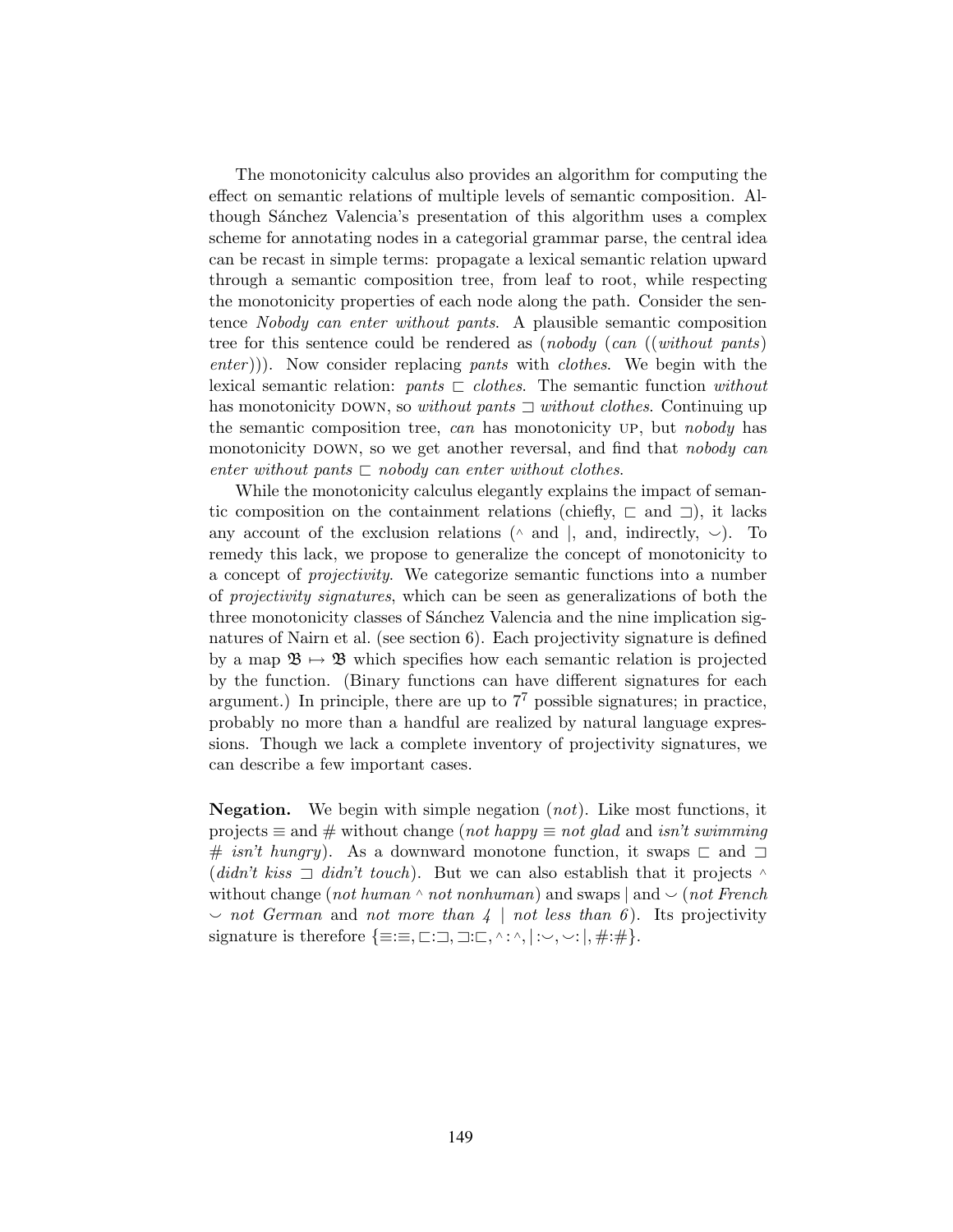Intersective modification. Intersective modification has monotonicity UP, but projects both ∧ and | as | (living human | living nonhuman and French wine | Spanish wine), and projects  $\sim$  as # (metallic pipe # nonferrous pipe). It therefore has signature  $\{\equiv:\equiv,\sqsubset:\sqsubset,\sqsupset:\sqsupset,\wedge:|,|:|,\smile:\#,\#:\#$ .<sup>20</sup>

Quantifiers. While semanticists are well acquainted with the monotonicity properties of common quantifiers, how they project the exclusion relations may be less familiar. The following table summarizes the projectivity signatures of the most common binary generalized quantifiers for each argument position:

|            | projectivity for 1 <sup>st</sup> argument |  |  |        |  | projectivity for 2 <sup>nd</sup> argument |  |  |  |  |   |   |   |
|------------|-------------------------------------------|--|--|--------|--|-------------------------------------------|--|--|--|--|---|---|---|
| quantifier |                                           |  |  |        |  |                                           |  |  |  |  |   |   |   |
| some       |                                           |  |  |        |  | #                                         |  |  |  |  |   |   | # |
| $n_{O}$    |                                           |  |  | #      |  | #                                         |  |  |  |  | # |   | # |
| every      |                                           |  |  | #<br>+ |  | #                                         |  |  |  |  |   | # | # |
| not every  |                                           |  |  |        |  | #                                         |  |  |  |  |   |   | # |

A few observations:

- All quantifiers (like most other semantic functions) project  $\equiv$  and  $\#$ without change.
- The table confirms well-known monotonicity properties: no is downwardmonotone in both arguments, every in its first argument, and not every in its second argument.
- Relation | is frequently "blocked" by quantifiers (i.e., projected as  $#$ ). Thus no fish talk  $\#$  no birds talk and someone was early  $\#$  someone was late. A notable exception is *every* in its second argument, where | is preserved: everyone was early | everyone was late. (Note the similarity to intersective modification.)
- Because no is the negation of *some*, its projectivity signature can be found by projecting the signature of some through the signature of not. Likewise for not every and every.
- Some results depend on assuming the non-vacuity of the other argument to the quantifier: those marked with  $\dagger$  assume it to be non-empty, while those marked with  $\frac{1}{k}$  assume it to be non-universal. Without these assumptions,  $#$  is projected.

<sup>&</sup>lt;sup>20</sup>At least for practical purposes. The projection of  $\land$  and | as | depends on the assumption of non-vacuity, and  $\vee$  is actually projected as  $\bigcup{\{\equiv,\sqsubset,\sqsupset, \mid,\#\}}$ , which we approximate by  $\#$ , as described in section 3.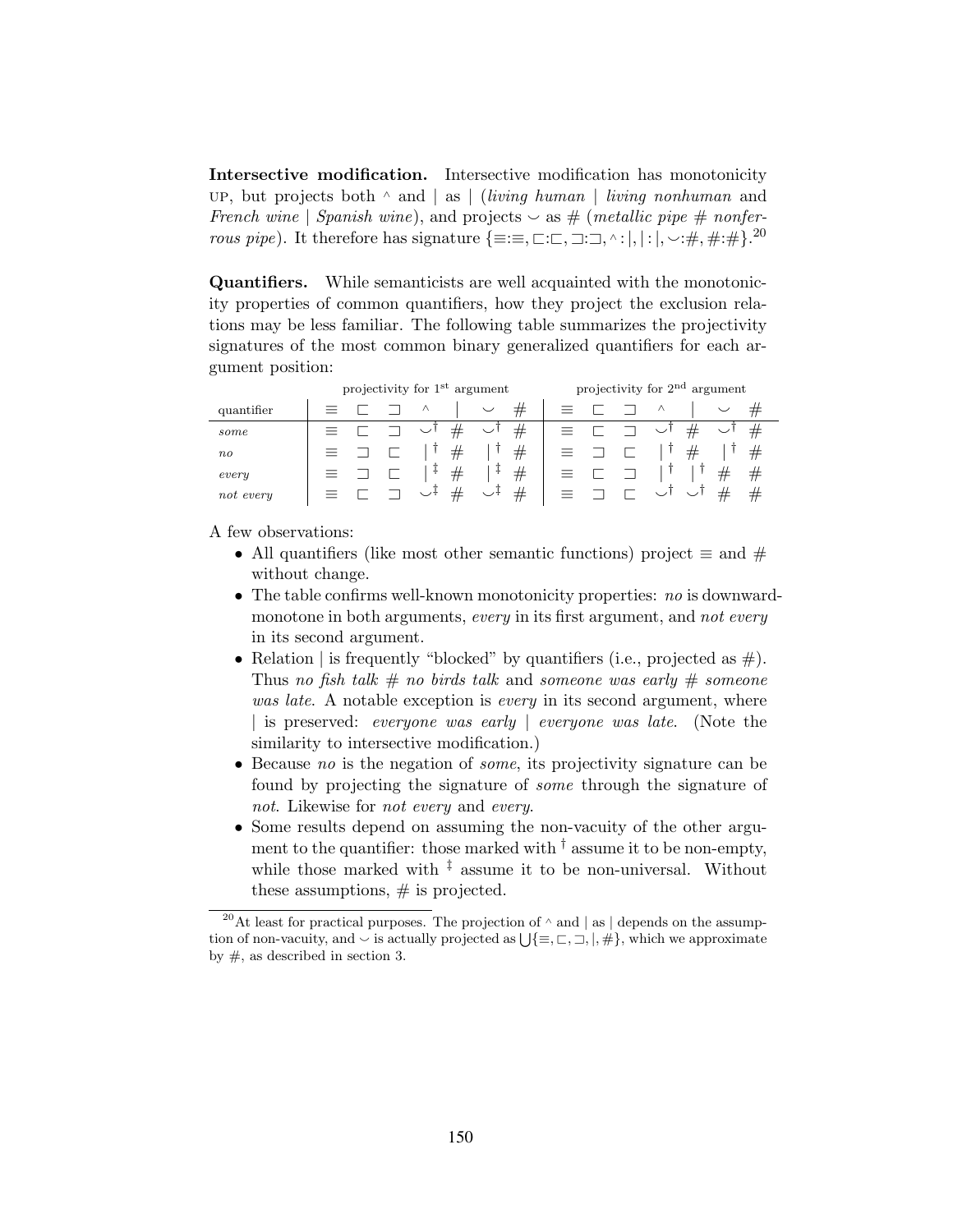Verbs. Verbs (and verb-like constructions) exhibit diverse behavior. Most verbs are upward-monotone (though not all—see section 6), and many verbs project  $\wedge$ , |, and  $\vee$  as # (eats humans # eats nonhumans, eats cats # eats  $dogs$ , and eats mammals  $#$  eats nonhumans). However, verbs which encode functional relations seem to exhibit the same projectivity as intersective modifiers, projecting  $\land$  and  $\mid$  as  $\mid$ , and  $\sim$  as  $\#^{21}$  Categorizing verbs according to projectivity is an interesting problem for lexical semantics, which may involve codifying some amount of world knowledge.

#### 6 Implicatives and factives

(15) offer an elegant account of inferences involving implicatives and factives<sup>22</sup> such as *manage to, refuse to, and admit that.* Their model classifies such operators into nine *implication signatures*, according to their implications—positive  $(+)$ , negative  $(-)$ , or null  $(∘)$ —in both positive and negative contexts. Thus refuse to has implication signature  $-\sqrt{\circ}$ , because it carries a negative implication in a positive context (refused to dance implies didn't dance), and no implication in a negative context (didn't refuse to dance implies neither danced nor didn't dance).

Most of the phenomena observed by Nairn et al. can be explained within our framework by specifying, for each implication signature, the relation generated when an operator of that signature is deleted from (or inserted into) a compound expression, as shown in the following table:

|                 | signature     | $\beta(\text{DEL}(\cdot))$ $\beta(\text{INS}(\cdot))$ |          | example                                          |
|-----------------|---------------|-------------------------------------------------------|----------|--------------------------------------------------|
| implicatives    | $+/-$         |                                                       | =        | he managed to escape $\equiv$ he escaped         |
| $(\mathrm{UP})$ | $+/-$         |                                                       |          | he was forced to sell $\sqsubset$ he sold        |
|                 | $\circ$ / $-$ |                                                       |          | he was permitted to live $\Box$ he lived         |
| implicatives    | $-$ /+        | $\wedge$                                              | $\wedge$ | he forgot to pay $\wedge$ he paid                |
| (DOWN)          | $-$ / $\circ$ |                                                       |          | he refused to fight $\vert$ he fought            |
|                 | $\circ$ / $+$ | $\checkmark$                                          | $\smile$ | he hesitated to ask $\backsim$ he asked          |
| factives        | $+/-$         |                                                       |          | he admitted that he knew $\Gamma$ he knew        |
| $($ NON $)$     | $-/-$         |                                                       |          | he pretended he was sick $\parallel$ he was sick |
|                 | 70<br>$\circ$ | #                                                     | #        | he wanted to fly $\#$ he flew                    |

This table invites several observations. First, as the examples make clear, there is room for variation regarding the appearance of infinitive arguments,

 $\frac{1}{21}$ Consider the verbal construct is married to: is married to a German | is married to a non-German, is married to a German | is married to an Italian, is married to a European  $\#$  is married to a non-German. The AUCONTRAIRE system (16) includes an intriguing approach to identifying such functional phrases automatically.

 $22$ <sup>22</sup>We use "factives" as an umbrella term embracing counterfactives and nonfactives along with factives proper.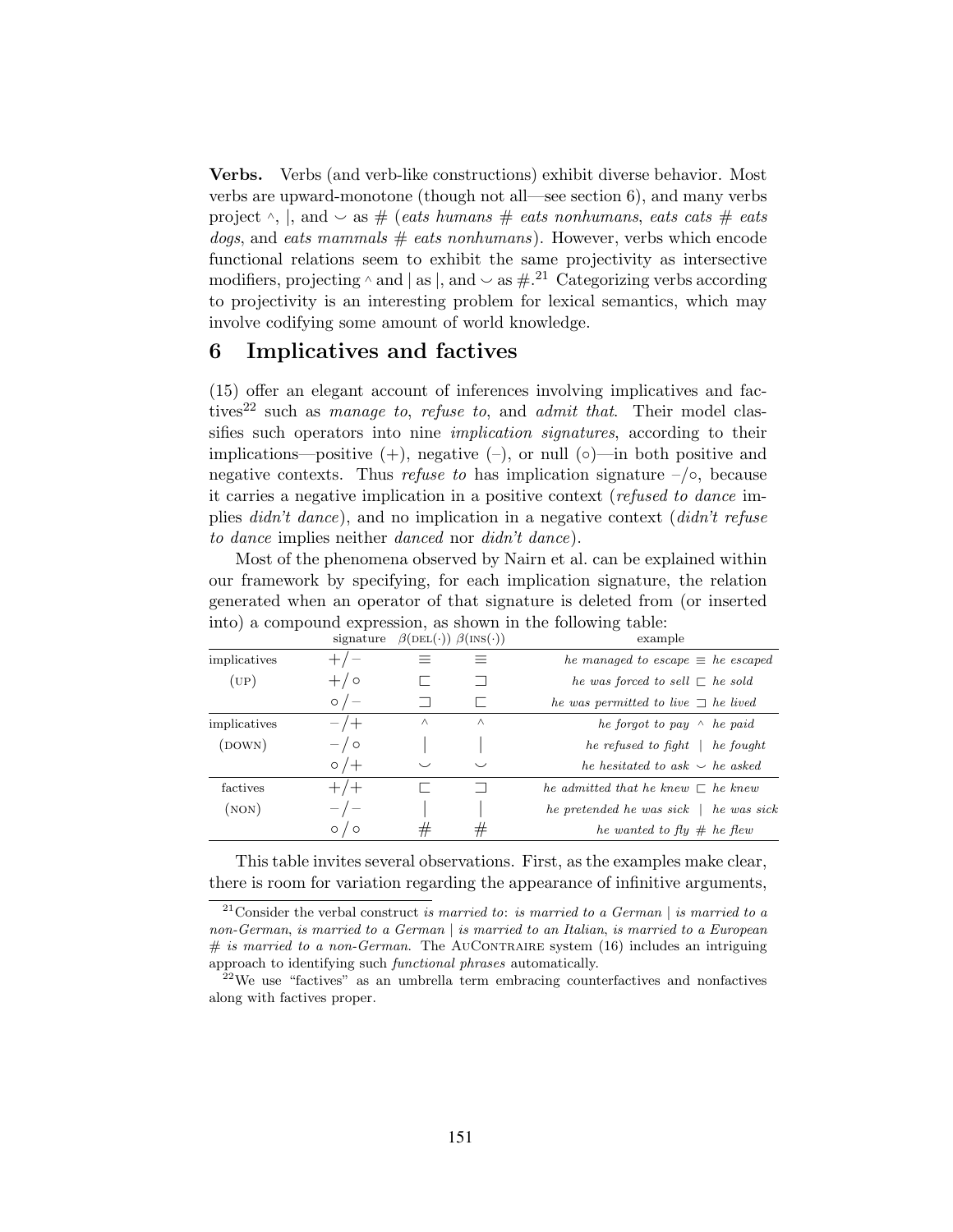complementizers, passivization, and morphology. An implemented model must tolerate such diversity.

Second, some of the examples may seem more intuitive when one considers their negations. For example, deleting signature ◦/– generates ⊐; under negation, this is projected as  $\Box$  (he wasn't permitted to live  $\Box$  he didn't live). Likewise, deleting signature  $\circ/$  generates  $\circ$ ; under negation, this is projected as  $|$  (he didn't hesitate to ask  $|$  he didn't ask).

Third, a fully satisfactory treatment of the factives (signatures  $+/+, /$ –, and  $\circ/$ ) would require an extension to our present theory. For example, deleting signature  $+/+$  generates  $\sqsubset$ ; yet under negation, this is projected not as  $\exists$ , but as | (he didn't admit that he knew | he didn't know). The problem arises because the implication carried by a factive is not an entailment, but a presupposition.<sup>23</sup> As is well known, the projection behavior of presuppositions differs from that of entailments (22). It seems likely that our model could be elaborated to account for projection of presuppositions as well as entailments, but we leave this for future work.

We can further cement implicatives and factives within our model by specifying the monotonicity class for each implication signature: signatures  $+/-$ ,  $+/\circ$ , and  $\circ/-$  have monotonicity up (force to tango  $\sqsubset$  force to dance); signatures –/+, –/◦, and ∘/+ have monotonicity DOWN (refuse to tango  $\Box$ *refuse to dance*); and signatures  $+/+$ ,  $-/-$ , and ∘/◦ (the propositional attitudes) have monotonicity NON (think tangoing is fun  $\#$  think dancing is fun). We are not yet able to specify the complete projectivity signature corresponding to each implication signature, but we can describe a few specific cases. For example, implication signature –/◦ seems to project  $\land$  as  $\mid$  (*refuse* to stay | refuse to go) and both | and  $\sim$  as # (refuse to tango # refuse to  $walkz)$ .

## 7 Putting it all together

We now have the building blocks of a general method to establish the semantic relation between a premise  $p$  and a hypothesis  $h$ . The steps are as follows:

- 1. Find a sequence of atomic edits  $\langle e_1, \ldots, e_n \rangle$  which transforms p into h: thus  $h = (e_n \circ \dots \circ e_1)(p)$ . For convenience, let us define  $x_0 = p$ ,  $x_n = h$ , and  $x_i = e_i(x_{i-1})$  for  $i \in [1, n]$ .
- 2. For each atomic edit  $e_i$ :

 $23$ Of course, the implicatives may carry presuppositions as well (he managed to escape  $\rightarrow it$  was hard to escape), but these implications are not activated by a simple deletion, as with the factives.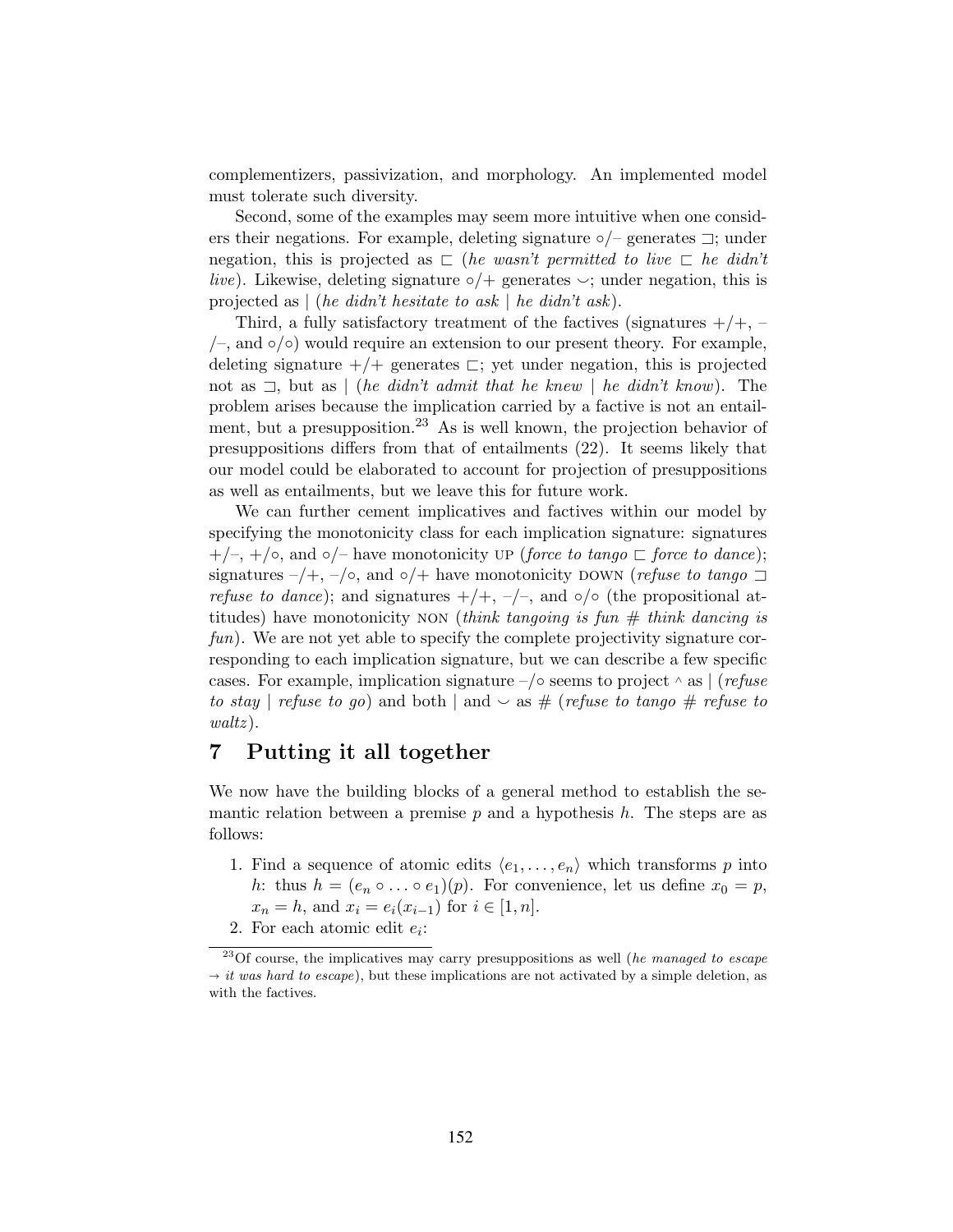- (a) Determine the lexical semantic relation  $\beta(e_i)$ , as in section 4.
- (b) Project  $\beta(e_i)$  upward through the semantic composition tree of expression  $x_{i-1}$  to find an *atomic semantic relation*  $\beta(x_{i-1}, e_i) =$  $\beta(x_{i-1}, x_i)$ , as in section 5.
- 3. Join atomic semantic relations across the sequence of edits, as in section 3:

$$
\beta(p,h) = \beta(x_0,x_n) = \beta(x_0,e_1) \bowtie \ldots \bowtie \beta(x_{i-1},e_i) \bowtie \ldots \bowtie \beta(x_{n-1},e_n)
$$

However, this inference method has several important limitations, including the need to find an appropriate edit sequence connecting  $p$  and  $h$ ;<sup>24</sup> the tendency of the join operation toward less informative semantic relations, as described in section 3; and the lack of a general mechanism for combining information from multiple premises.<sup>25</sup> Consequently, the method has less deductive power than first-order logic, and fails to sanction some fairly simple inferences, including de Morgan's laws for quantifiers. But the method neatly explains many inferences not handled by the monotonicity calculus, including this example from section 1:

| $x_i$                  | $e_i$            | $\beta(e_i)$ | $\beta(x_{i-1},e_i)$ $\beta(x_0,x_i)$ |  |
|------------------------|------------------|--------------|---------------------------------------|--|
| Stimpy is a cat        |                  |              |                                       |  |
| Stimpy is a dog        | SUB(cat, dog)    |              |                                       |  |
| Stimpy is not a dog    | INS(not)         |              |                                       |  |
| Stimpy is not a poodle | SUB(dog, poodle) |              |                                       |  |

Here,  $x_0$  is transformed into  $x_3$  by a sequence of three edits. First, replacing cat with its coordinate term dog generates |. Next, inserting not generates  $\wedge$ , and | joined with  $\wedge$  yields  $\sqsubset$ . Finally, replacing dog with its hyponym poodle generates ⊐. Because of the downward-monotone context created by not, this is projected as  $\sqsubset$ , and  $\sqsubset$  joined with  $\sqsubset$  yields  $\sqsubset$ . Therefore,  $x_0$ entails  $x_3$ .

For an example involving an implicative, consider:

<sup>&</sup>lt;sup>24</sup>The order of edits can be significant, if one edit affects the projectivity properties of the context for another edit. In practice, we typically find that different edit orders lead to the same final result (albeit via different intermediate steps), or at worst to a result which is compatible with, though less informative than, the desired result. But in principle, edit sequences involving lexical items with unusual properties—not exhibited, so far as we are aware, by any natural language expressions—could lead to incompatible results. Thus we lack any formal guarantee of soundness.

<sup>&</sup>lt;sup>25</sup>However, some inferences can be enabled by auxiliary premises encoded as lexical semantic relations. For example, men  $\Box$  mortal can enable the classic syllogism Socrates is a man  $\sqsubset$  Socrates is mortal.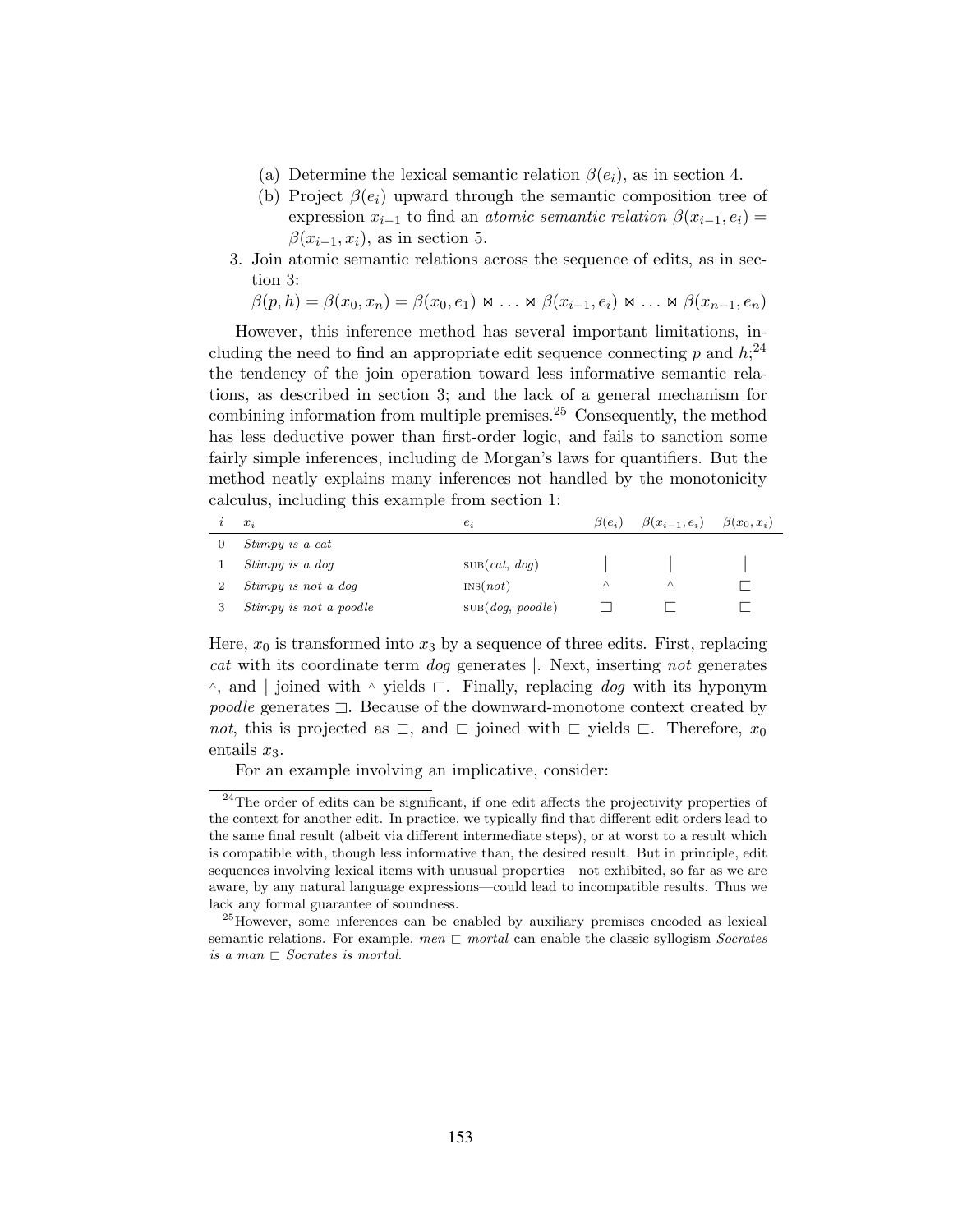| $x_i$                          | $e_i$                  | $\beta(e_i)$ | $\beta(x_{i-1},e_i)$ $\beta(x_0,x_i)$ |  |
|--------------------------------|------------------------|--------------|---------------------------------------|--|
| We were not permitted to smoke |                        |              |                                       |  |
| We did not smoke               | DEL(permitted to)      |              |                                       |  |
| We smoked                      | DEL(not)               | Λ            |                                       |  |
| We smoked Cuban cigars         | $INS(Cuban \; ciqars)$ |              |                                       |  |

Again,  $x_0$  is transformed into  $x_3$  by a sequence of three edits.<sup>26</sup> First, deleting permitted to generates ⊐, according to its implication signature; but because not is downward-monotone, this is projected as  $\sqsubset$ . Next, deleting not generates  $\land$ , and  $\Box$  joined with  $\land$  yields |. Finally, inserting *Cuban cigars* restricts the meaning of smoked, generating ⊐, and | joined with ⊐ yields |. So  $x_3$  contradicts  $x_0$ .

A more complex example is presented in (14).

# 8 Implementation and evaluation

The model of natural logic described here has been implemented in software as the NatLog system. In previous work (14), we have presented a description and evaluation of NatLog; this section summarizes the main results. Natlog faces three primary challenges:

- 1. Finding an appropriate sequence of atomic edits connecting premise and hypothesis. NatLog does not address this problem directly, but relies instead on edit sequences from other sources. We have investigated this problem separately in (12).
- 2. Determining the lexical semantic relation for each edit. NatLog learns to predict lexical semantic relations by using machine learning techniques and exploiting a variety of manually and automatically constructed sources of information on lexical relations.
- 3. Computing the projection of each lexical semantic relation. NatLog identifies expressions with non-default projectivity and computes the likely extent of their arguments in a syntactic parse using hand-crafted tree patterns.

We have evaluated NatLog on two different test suites. The first is the FraCaS test suite (5), which contains 346 NLI problems, divided into nine sections, each focused on a specific category of semantic phenomena. The goal is three-way entailment classification, as described in section 2. On

<sup>&</sup>lt;sup>26</sup>We neglect edits involving auxiliaries and morphology, which simply yield the  $\equiv$  relation.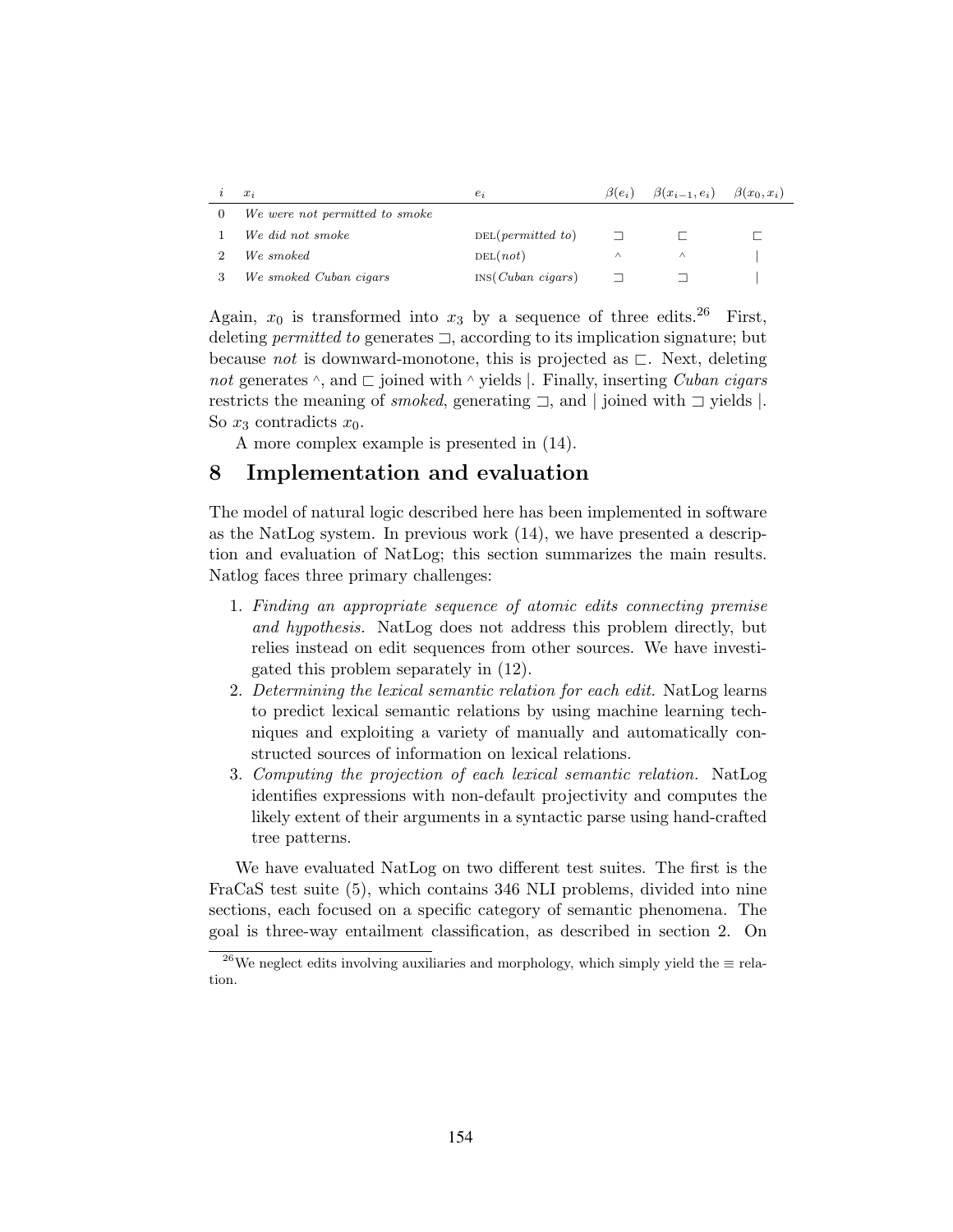this task, NatLog achieves an average accuracy of  $70\%$ <sup>27</sup> In the section concerning quantifiers, which is both the largest and the most amenable to natural logic, the system answers all problems but one correctly. Unsurprisingly, performance is mediocre in four sections concerning semantic phenomena (e.g., ellipsis) not relevant to natural logic and not modeled by the system. But in the other five sections (representing about 60% of the problems), NatLog achieves accuracy of 87%. What's more, precision is uniformly high, averaging 89% over all sections. Thus, even outside its areas of expertise, the system rarely predicts entailment when none exists.

The RTE3 test suite (8) differs from FraCaS in several important ways: the goal is binary entailment classification; the problems have much longer premises and are more "natural"; and the problems employ a diversity of types of inference—including paraphrase, temporal reasoning, and relation extraction—which NatLog is not designed to address. Consequently, the NatLog system by itself achieves mediocre accuracy (59%) on RTE3 problems. However, its precision is comparatively high, which suggests a strategy of hybridizing with a broad-coverage RTE system. We were able to show that adding NatLog as a component in the Stanford RTE system (3) led to accuracy gains of 4%.

#### 9 Conclusion

The model of natural logic presented here is by no means a universal solution to the problem of natural language inference. Many NLI problems hinge on types of inference not addressed by natural logic, and the inference method we describe faces a number of limitations on its deductive power (discussed in section 7). Moreover, there is further work to be done in fleshing out our account, particularly in establishing the proper projectivity signatures for a broader range of quantifiers, verbal constructs, implicatives and factives, logical connectives, and other semantic functions.

Nevertheless, we believe our model of natural logic fills an important niche. While approximate methods based on lexical and syntactic similarity can handle many NLI problems, they are easily confounded by inferences involving negation, antonymy, quantifiers, implicatives, and many other phenomena. Our model achieves the logical precision needed to handle such inferences without resorting to full semantic interpretation, which is in any case rarely possible. The practical value of the model is demonstrated by its success in evaluations on the FraCaS and RTE3 test suites.

 $27$ Our evaluation excluded multi-premise problems, which constitute about  $44\%$  of the test suite.